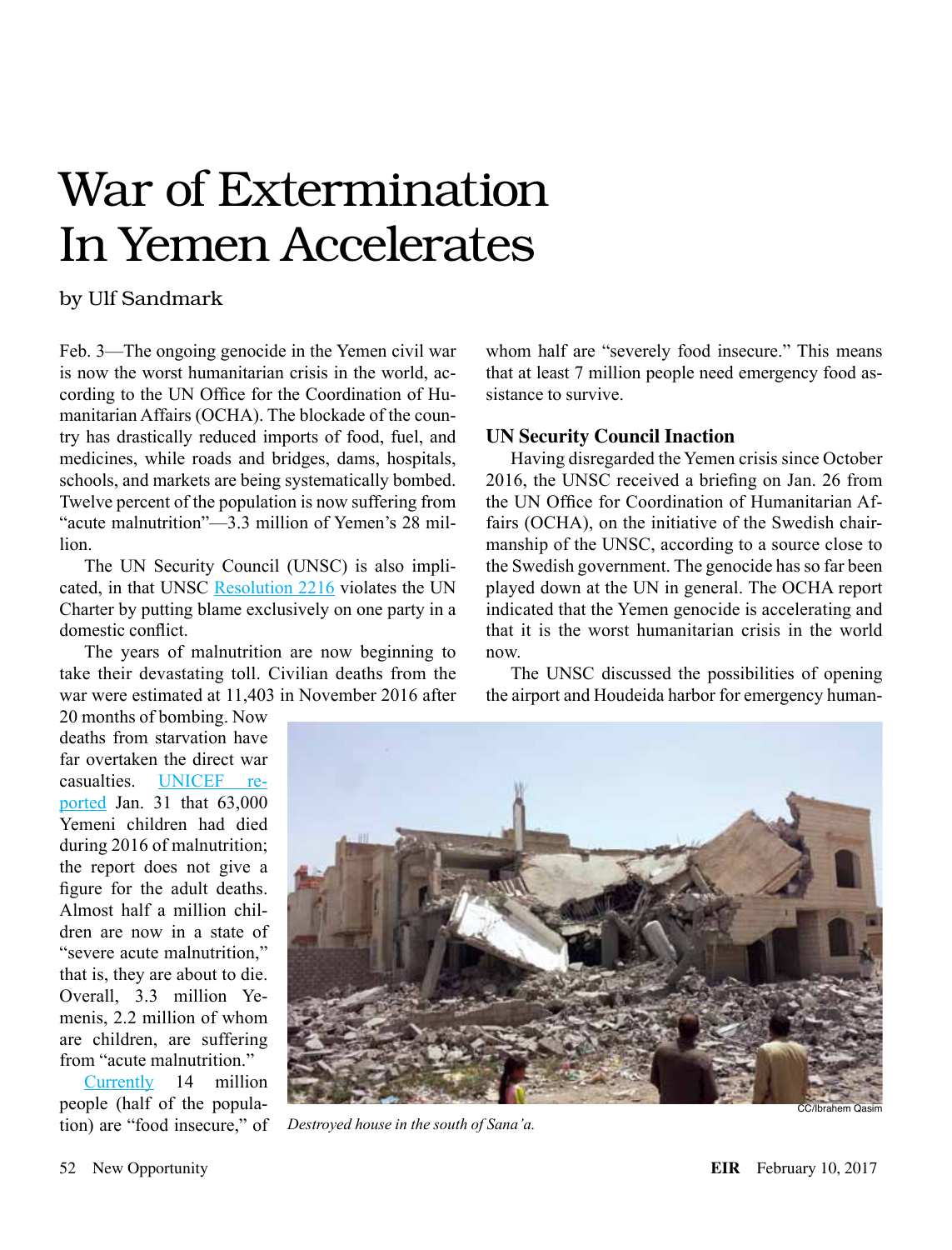

*A malnourished 2-year-old girl receiving treatment at a hospital in Sana'a.*

itarian assistance. There are 20,000 people waiting to go abroad for specialized medical treatment. The Sana'a airport, closed because it has been bombed, is also important for bringing in journalists, as it is almost impossible to travel to Yemen now and very little inde-

pendent news comes out. The only harbor under the control of the Sana'a government, Houdeida, is blockaded from the sea. The harbor's cranes were bombed by the Saudis, who support president-in-exile Abd Rabbuh Mansur Hadi. Four new mobile cranes, brought by the World Food Program, are not being allowed to land and are waiting aboard ship at sea.

But there is no new resolution—or amendment to Resolution 2216—in the pipeline, according to the source. The British are the UNSC "penholder" for this issue, which means that the British UN representatives are the ones who

must write any amendment. In the language of *Security Council Report*, a watchdog independent of the UNSC, "As the penholders take the lead in drafting Council decisions, they normally 'trump' chairs, notwithstanding the formal title and mandate of the latter."

#### **Denying Food, Bombing Schools**

There are many tricks in the implementation of the resolution that have to be exposed. One such trick is that most imports of food, medicine, and fuel are stopped even before they leave the harbor of origin, as an application for import permission has to be approved. It is almost never accepted. The application goes to the Yemeni transport ministry of the Hadi government now in Riyadh, which rejects it, blocking imports to the North. Even humanitarian assistance has difficulty in getting permission.

The Hadi government is in physical control of Aden, the other big harbor in Yemen, but the Aden harbor is highly insecure because of proliferating, undisciplined militias and outright terrorist bands, such as Al-Qaeda in the Arabian Peninsula (AQAP) and Daesh (ISIS). The UN relief organizations cannot



UN Ocha/Charlotte Cans

*Abdallah Mohamed Al Qady stands in what had been the entrance of his family home in Bayt Mayad neighbourhood of Sana'a, Yemen. The four-storey house was completely destroyed when a missile landed next door on June 13, 2015.*